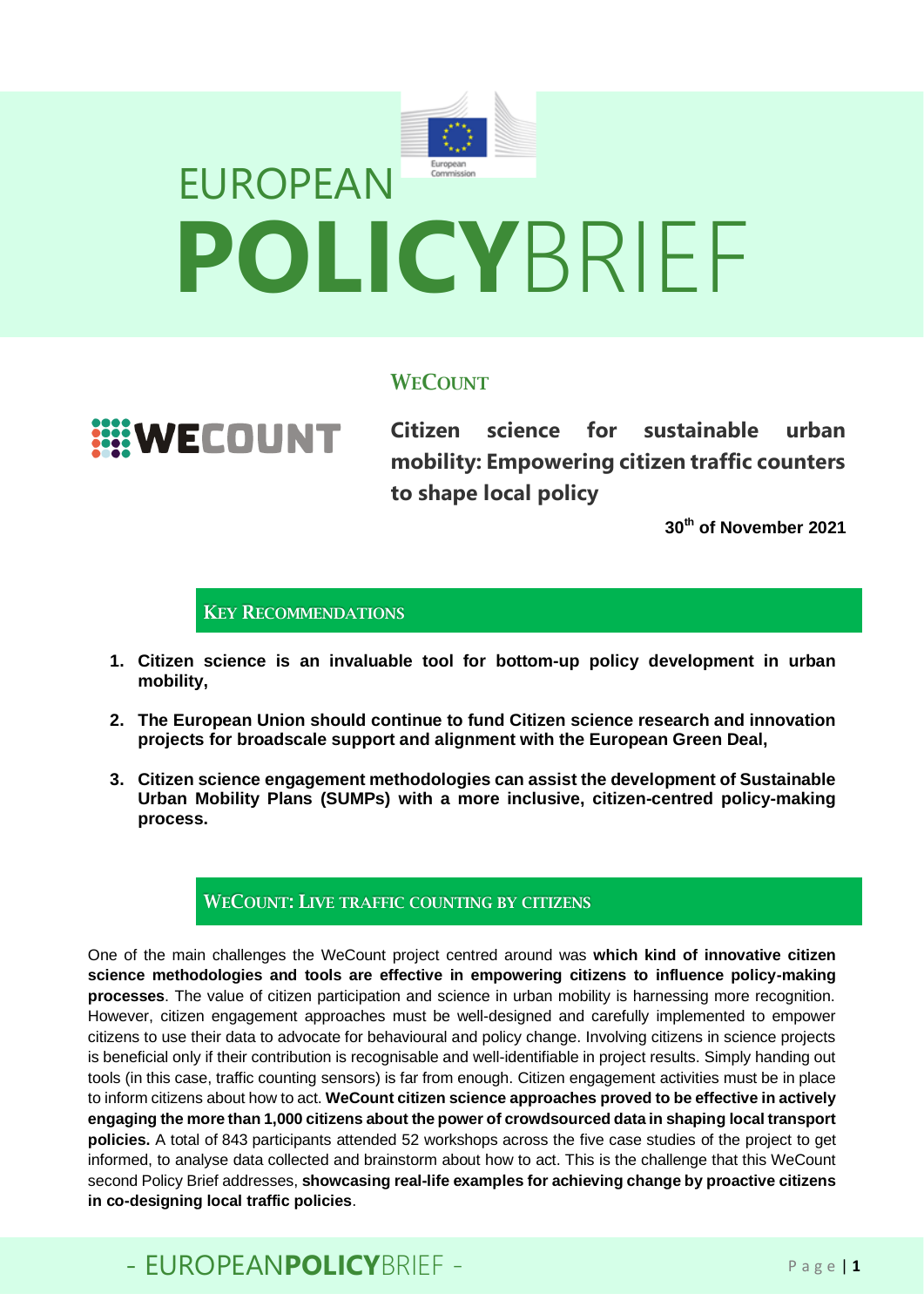## MAIN RESULTS ACHIEVED

- At the time of publishing, **10% of participants have so far acted**, and policy-makers have recognised the substantial added value of the project. WeCount provided cost-effective data for local authorities, at a far greater temporal and spatial scale than what would be possible in classic traffic counting campaigns, thereby creating new opportunities for transportation policy-making and research.
- An impressive **78% of all Telraam devices are still counting**, therefore, most participants stayed engaged with the project. Based on a survey, **almost half (48%) of citizens plan on using the data after the project ends**.
- Based on surveys conducted among citizen scientists, overall, **75%** saw at least some improvement in their knowledge, with 52% of these respondents seeing a drastic improvement in their knowledge on traffic and mobility, air quality and traffic safety and **how to act on it**.
- **Citizens are using the data**: **it is leading to specific policy changes; behaviour change and greater awareness**.
- We believe **data is of sufficient quality for policy-support research/consultancy**. Case study leaders have developed professional relationships with decision-makers for knowledge transfer, contacts, communication channels and strategic opportunities.
- WeCount adds to the small but growing number of projects that democratise the production of knowledge and make space for citizen-led policy change. It is clear from the project evaluation that **this approach works in making people feel empowered**.

*The main results achieved are based on the findings of D5.4 – Final Summative Monitoring & Evaluation Project Report.* 

### CITIZENS EMPOWERED TO POSITIVELY IMPACT LOCAL LEVEL POLICY-MAKING

WeCount case study neighbourhoods prepared impact stories to showcase the positive effect the initiative had in their local communities, considering the initial goals it set out to achieve. This section briefly demonstrates some of these stories, testifying to the commitment of WeCount's engaged citizen scientists and the rigour, scientific and policy-making potential of the traffic gathering data sensor, Telraam.



#### *Credits: Transport & Mobility Leuven*

#### **Leuven: citizens ensure compliance with speed limit with the help of Telraam & WeCount**

In Leuven, local activists joined WeCount to substantiate claims and changes they had been pushing for. A central route in the city (Brusselsestraat) had its speed limit lowered from 50km/h to 30 km/h. Despite welcoming this measure,

the local citizen group ["S.O.S Brusselsestraat"](https://www.facebook.com/groups/2042611219294148) claimed that compliance with the speed limit remained low and campaigned to convince local authorities to implement additional measures to ensure its enforcement.

## - FUROPFANPOLICYBRIFF - Page 12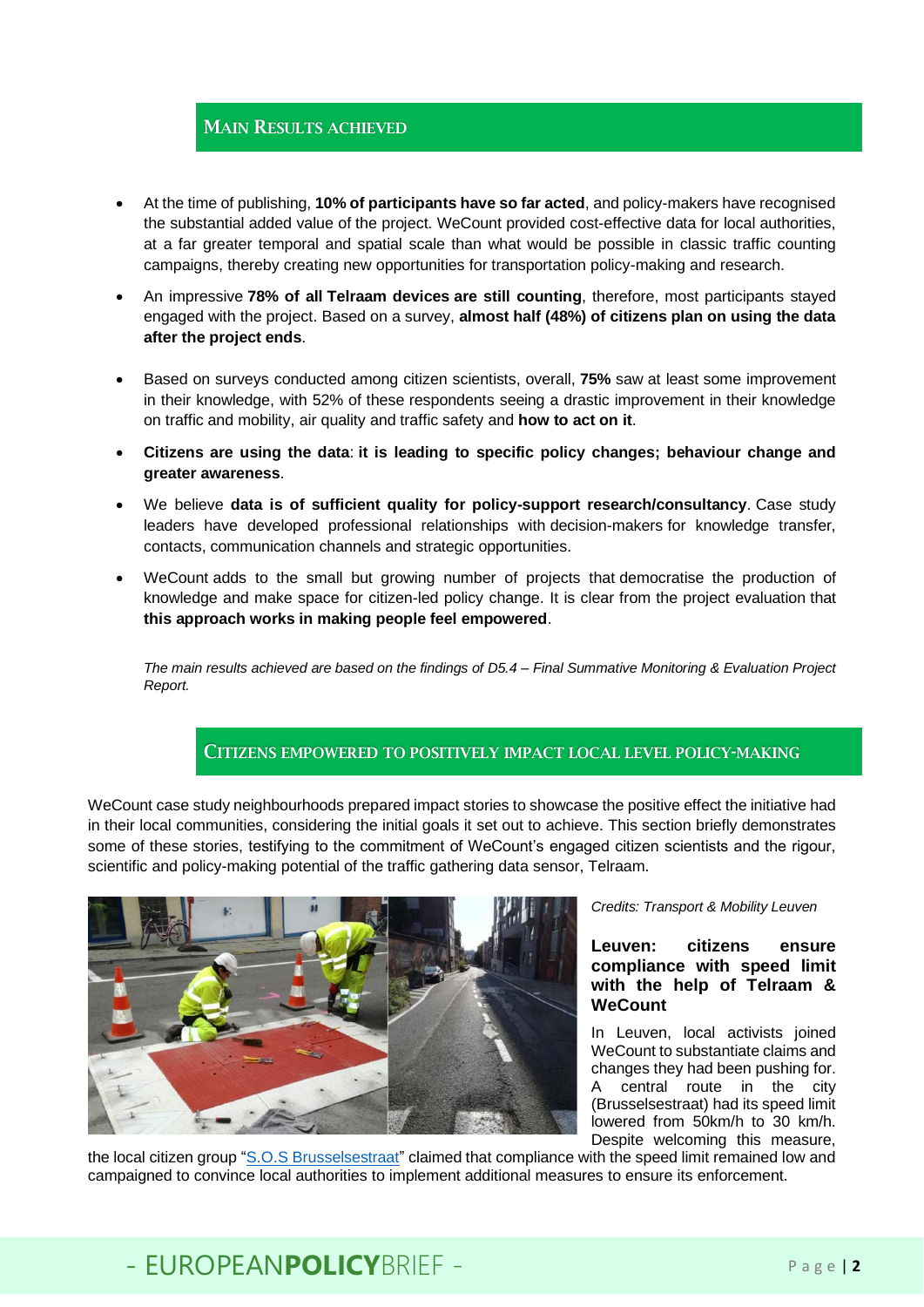A member of the community decided to take matters into her own hands and signed up to WeCount. In her words, she did it because "The car speed was very high, and the 30 km/h limit was not respected. We wanted to demonstrate the traffic flows and ratios as well as the speed in black and white with figures to the city council and the police".

Confronted with the claims of the citizens, now backed up with data, the local authority installed a digital sign indicating speed to the passing car in May 2020, followed by the installation of a temporary speed bump. The effect of both interventions is clear with the citizen group finding that the digital sign led to a decrease of speed limit non-compliance from 47.85% to 36.27%. The speed bump decreased non-compliance further to 8.02%.



*Credits: Ludo Proost*

#### **Barcelona residents achieve lowering street speed limit using self-gathered Telraam data**

In the central neighbourhood of Gracia in Barcelona, in Calle Ros de Olano *-* a small and narrow street - road safety and high traffic volumes had become an issue for citizens over the past two decades. This led to the creation of the activist citizen science group, *Fumuts Ros de Olano*, which strives to use low-cost technologies to gather data and enable positive change.

Several of their members were already experienced in using environmental sensors to collectively gather datadriven evidence of the situation in the street, focusing on air quality and noise pollution.



In May 2020, two representatives of the *Fumuts Ros de Olano* community installed two traffic counting Telraam sensors on their windows, to gather traffic data. After generating sufficient data, the community used this information to lobby the local authorities on social media and in person, leading to a subsequent reduction to the speed limit to 10km/h. The group have been monitoring compliance ever since.

*Social media post announcing the new measures in Calle Ros de Olano* 

#### **Ljubljana students propose new street and traffic arrangements using traffic sensor data**

Students from the Department of Urbanism at the University of Ljubljana used the data obtained from the Telraam devices to assess the traffic flows and the adequacy of road infrastructure in the Slovenian Capital. The students became advocates for WeCount, reaching out to local residents to join the project, set up sensors and gathering data that could address their mobility concerns.

## - EUROPEANPOLICYBRIFF - Page 13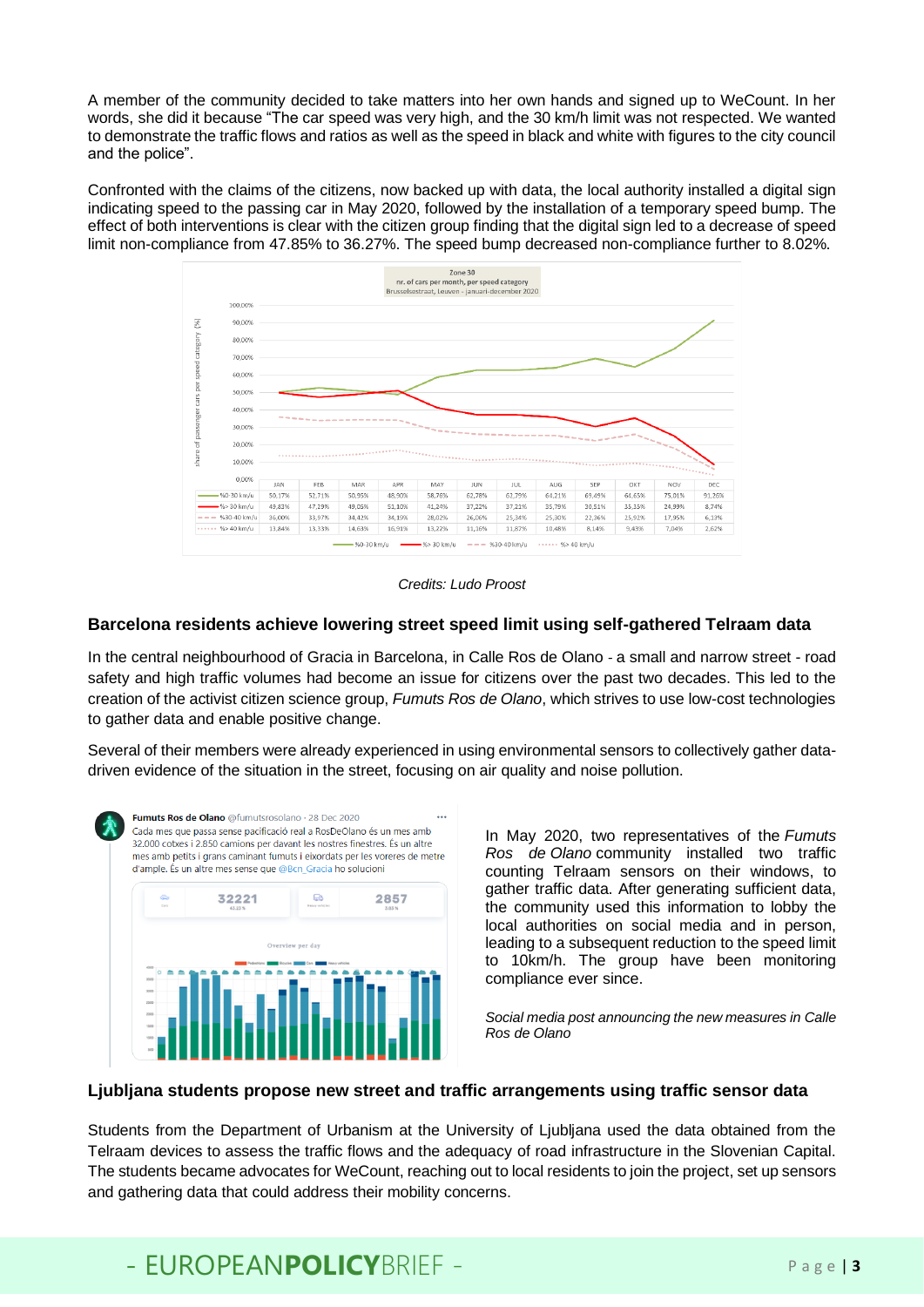They presented the project to residents of the city of Ljubljana and asked them to join WeCount either as members or as users of the Telraam device. Then, each student chose a road section visible from the sensors' cameras, outlining the existing street location and traffic indicators (i.e., the width of the road profile in relation to the road users =- car drivers, pedestrians, cyclists, etc.). Finally, the students compared the analysis of the selected street segment plan and section with collected Telraam data, which allowed them the opportunity to assess the traffic flows and the adequacy of road infrastructure. If these two did not match, they suggested



improvements to the road profile and traffic arrangement, as a part of the Strategic Spatial Planning course at the Faculty of Architecture.

*Redesigning the street profiles to reach better distribution of street space for various street users in Ljubljana.*

By involving urban planning students, WeCount helped broaden their horizons and teach them about citizen science and, through that, investing in future planners who will work in city and planning offices. WeCount's educational merit lies in its ability to empower the next generation of advocates. Additional relevant

positive outcomes are evident in Leuven's s plan of a school hub and network of sensors, the work carried out in Dublin (see story below), and the [educational](https://we-count.net/news/empowering-pupils-with-data-for-sustainable-school-streets) materials created by the University of West of England.

#### **Dublin schools monitor traffic and air quality**

Dublin partners teamed up with schools, organising workshops to teach school children to assemble Telraam traffic counters and educating them on the importance of citizen science. School officials followed the deployment of counters throughout the city, as it became evident that traffic and air quality around schools is a major concern for citizens involved. As a response, WeCount invited schools to host traffic counters and air quality monitors during the second round of sensor deployment.

Four local authorities in the Greater Dublin Area caught wind of the initiative, resulting in the Dublin City Council approaching the project team with a list of more than thirty schools. Dublin City Council asked WeCount to install traffic and air quality monitors in schools selected for the [School Zone Initiative](https://greenschoolsireland.org/dublins-first-school-zone-is-launched-at-francis-street-cbs/) - an initiative to reduce



congestion and increase safety at the school gate -, as this will provide an objective measure of the effectiveness of this initiative.

*Average percentage of cars exceeding the speed limit by weekday and time of day*

The lockdown in Dublin in the first half of 2021 resulted in delays in the delivery and installation of monitors. However, preliminary results from selected schools are promising interesting datasets.

The figure shows data for May 2021 from a traffic counter located near a school in the Blackrock area. During the early morning and early evening, more than a third of cars are exceeding the 50km/h speed limit. The percentage of cars exceeding the speed limit only drops below 10% during the morning rush hour and tends to be 10%-20% during the day. This has important implications for children walking or cycling to school.

## - EUROPEANPOLICYBRIFF - Page 14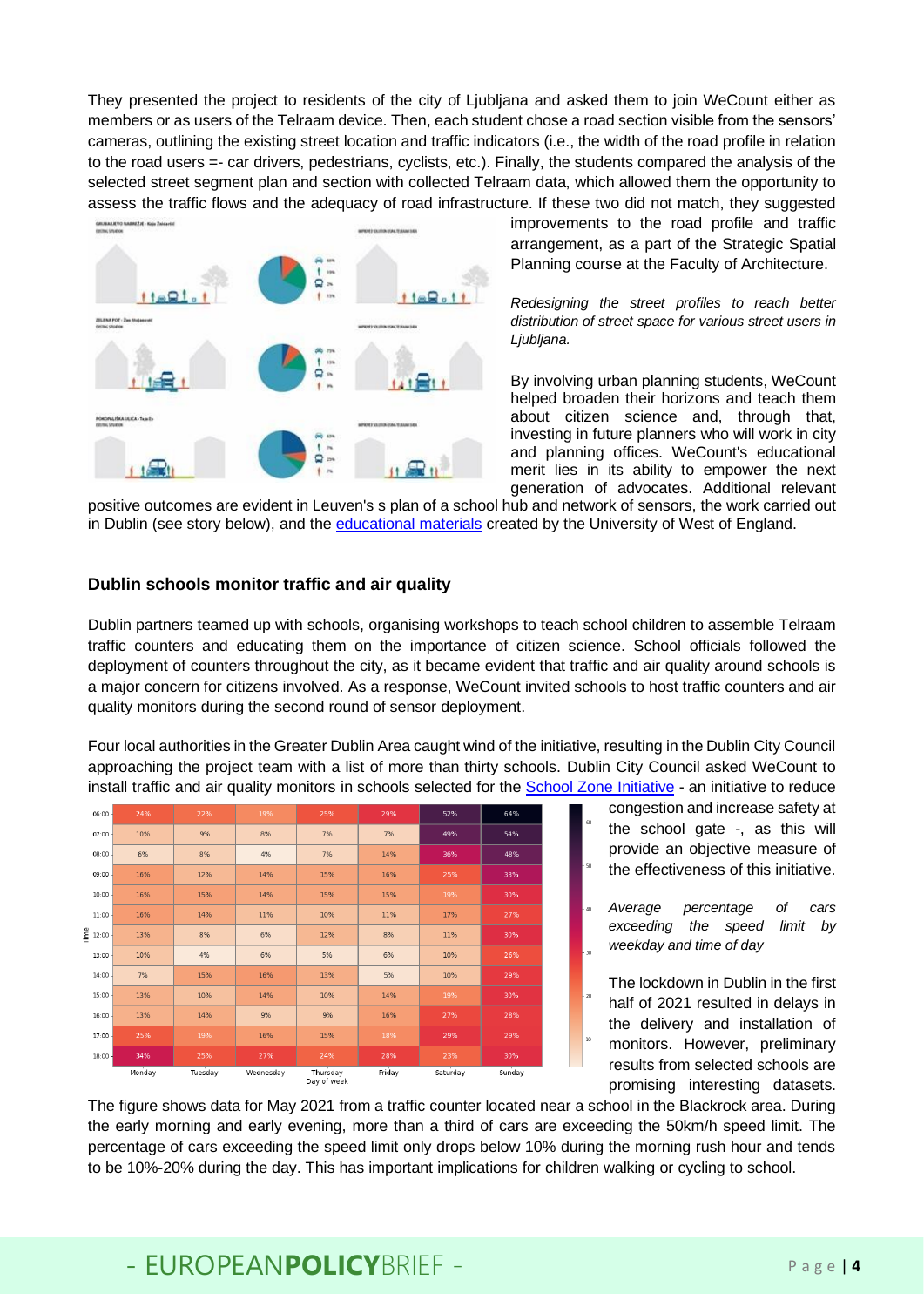Once the traffic and air quality monitors are installed in the schools, the datasets will be invaluable to the schools. Not only will they provide objective measurements to support applications for traffic calming measures, but they can also be used for educational purposes inside and outside of the classroom.

#### **Cardiff citizens' voices amplified by WeCount**

The Cardiff case study is a great example of the diverse forms activism takes, and the enthusiasm citizens have to make a difference for sustainable and inclusive urban mobility.

How citizens have used the data to support their activism varies. Many focused on providing regular updates using the Telraam data to highlight transport issues, conversely, others used the data to highlight positives and what can be achieved. For example, Roath Court Play Streets used the Telraam data to illustrate the success of their play street initiative seeing more pedestrians and cyclists. Other activism included reaching out to local councillors on email and on social media, writing blog posts, performing their own analysis on the data and using the sensor/ data as a pedagogical tool for students. Interestingly, two participants reflected on how the project has contributed to a shift in their activism: *"*(…), I'll be honest with you, because I didn't think





Our @WecountC data for the day shows the impact of closing the street to vehicular traffic.



there was anything within my power to change the situation, you know, but there was a [Council] consultation after I installed the Telraam… so I did respond to that consultation. And probably, because I did have the Telraam, it gave me a bit more impetus to do it."

#### *Example of social media activism in Cardiff*

There are no physical transport interventions in place that can be directly attributed to WeCount (yet) but there is plenty of evidence to show that it has empowered citizens and given them agency to challenge the *status quo* and campaign for change. As one citizen stated, *"*Putting the numbers on social media has helped amplify [the problems], with people from all across Cardiff commenting their shock, demanding action and sharing their own numbers (…) we hope the data will also be used to shape future traffic schemes in our area, with our local Living Streets Group liaising with the Council (...)".

#### POLICY IMPLICATIONS AND RECOMMENDATIONS

As evidenced in the previous section, WeCount activities bore fruit by achieving instances of bottom-up local policy-making (i.e., installation of speed-sensors and bumps, involvement with local schools, etc.). Work remains to be done, as ideally more participants could have taken a more active role in the project, but nonetheless, the stories above highlight the potential of WeCount and citizen science in kick-starting more dialogues between citizens and local policy-makers.

These experiences together with additional evaluation-focused outputs of project activities uncover the need for recommendations to take WeCount's results a step further, for the incorporation in existing policy tools (SUMPs), but also shine a light on the needed actions to ensure Citizen science remains an extremely useful methodology for mobility planning, shaping traffic policies and beyond.

#### **1. Citizen science is an invaluable tool for bottom-up policy development in urban mobility**

Each of the impact stories presented above makes it clear that citizen science initiatives can support policydevelopment processes which serve the people affected by them. Decisions made without the involvement of citizens are harder to get accepted and to comply with, especially in fields like urban mobility, which affects everyone. Thus bottom-up policy development can be a great help for local and regional authorities to

# - FUROPFANPOLICYBRIFF - Page 15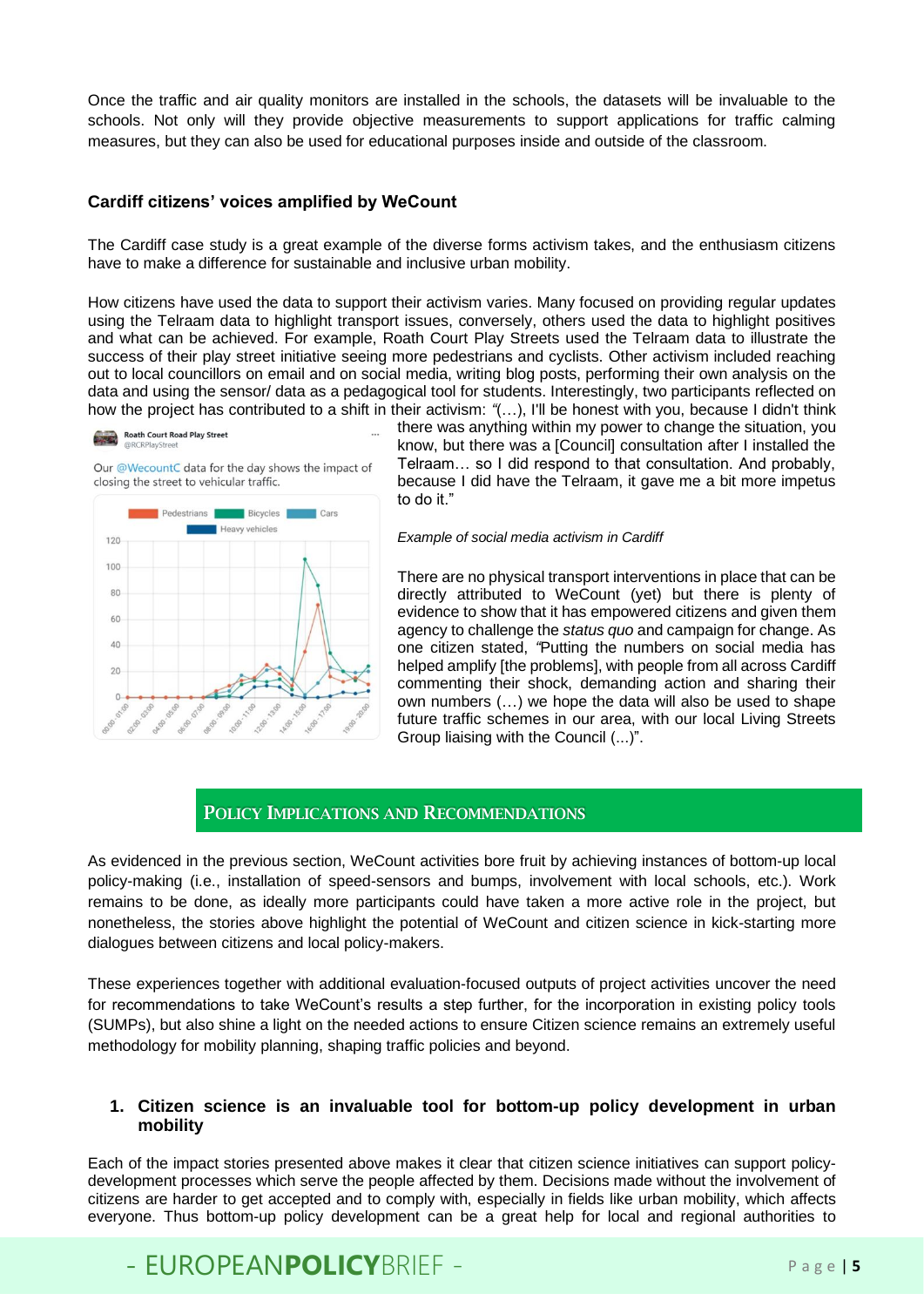implement policies that are backed by the inputs of locals based on their own experiences and discoveries. The engagement and networked approach, fostering relation between the project team and amongst citizens, enables and facilitate evidence-based dialogue between citizens and decision-makers.

#### **2. The European Union should continue to fund Citizen science research and innovation projects, backed by strategic policy/institutional support, for broadscale support and alignment with the European Green Deal.**

Citizen science projects are growing, and as we have evidence, shows promise in the field of urban mobility. To capitalise on the rich, locally relevant data and citizen enthusiasm that these projects afford to policy-making processes, institutional support is required.

The European Union can send a clear message on the importance of Citizen science activities by ensuring that it occupies a central place in its policies. These policies need to be backed up by adequate and wellidentifiable funding mechanisms.

Horizon 2020 was the main research and innovation instrument promoted by the EU, and it included a dedicated Programme to science with and for Society (the SwafS), with bi-yearly Work Programmes, in which citizen science projects played a prominent role. However, Horizon Europe, the new instrument for the next programming period, has scattered Citizen science funding across its different Clusters. Undoubtedly, interdisciplinary research is needed, and the composition of these cross-sectorial multidisciplinary clusters strives to promote it. Though, along the way, the important dimension of Citizen science loses strategic importance, by being scattered across clusters.

Citizen science needs to be funded continuously in Horizon Europe (and subsequent programmes) to ensure its transition into the mainstream and to refine the techniques and methodologies for more effective engagement.

When compared to large scale demonstration projects, citizen science entails substantially lower investment, than other existing actions/technologies with high return, particularly in local-level policy-making, as evidenced in the impact stories described above. A specific example of the scientific validation of WeCount data and its "spill over" into policy design and/or monitoring is reflected in its use by Belgian Air Quality researchers and students at VUB to track COVID-measures compliance (i.e., lockdown enforcement).

### **3. Citizen science engagement methodologies can assist the development of Sustainable Urban Mobility Plans (SUMPs), with a more inclusive, citizen-centred, policy-making process.**

One of the main existing tools specifically for urban mobility planning are the Sustainable Urban Mobility Plans (SUMPs) developed by the ELTIS Platform. The design of SUMPs in European cities typically include a step of citizen engagement/consultation, to better inform the process of policy-design. However, citizen engagement/consultation is often forgotten in the later steps of the SUMP cycle, concerning implementation and evaluation.

Citizen science and the methodology<sup>1</sup> developed and employed in WeCount can serve as an additional tool to actively involve citizens in this entire planning process, allowing them to identify what the local urban mobility priorities are, contribute to their co-design, data collection, analysis, and implementation. An overall sense of ownership in the creation process of policies leads to higher acceptance of measures, while ensuring that they are closer to citizen's needs and expectations, therefore, involving citizens in all stages of the SUMP planning process must be considered in future SUMP development processes.

<sup>1</sup> For more information on WeCount's Methodology please refer to Policy Brief #1: [https://we](https://we-count.net/_uploads/WeCount_Policy_Brief_1_final.pdf)[count.net/\\_uploads/WeCount\\_Policy\\_Brief\\_1\\_final.pdf](https://we-count.net/_uploads/WeCount_Policy_Brief_1_final.pdf)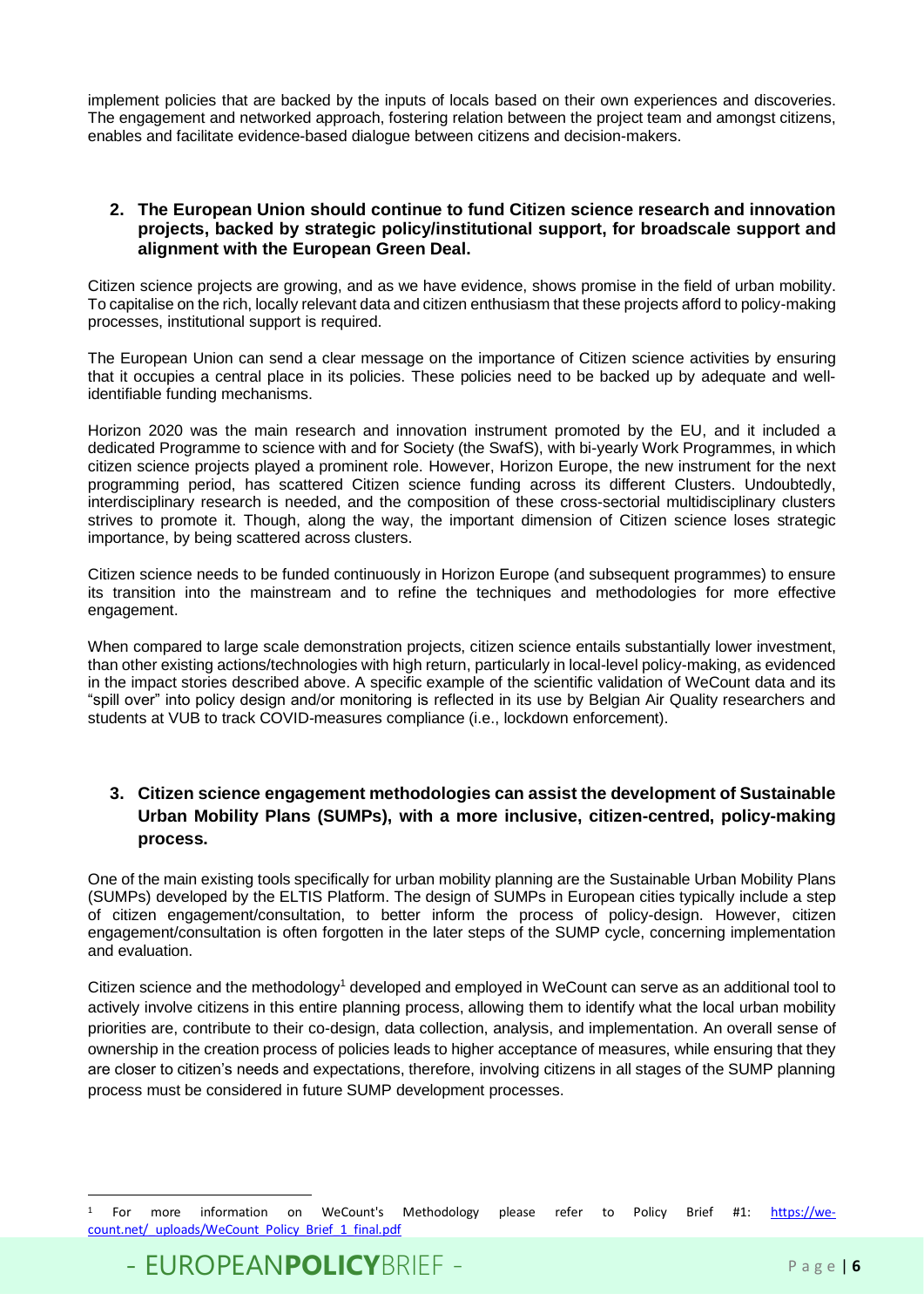## ABOUT WECOUNT

The [WeCount](https://we-count.net/) project is the first European Citizen science initiative enabling citizens to create a substantially better understanding of road traffic flows and car speeds at the local level. WeCount gathered insights into the impact of local road transport on issues such as air pollution, public health, and road safety. It offered citizens the mechanisms to generate evidence and utilise tools to quantify urban traffic road flows; understand and challenge mobility behaviour; proactively lead urban mobility discourse and **participate in co-designing traffic policy** as evidenced in local impact stories described below. WeCount used innovative low cost, automated, road traffic counting sensors (the [Telraam](https://telraam.net/en) sensor) and multi-stakeholder engagement mechanisms (workshops and online interactions) across **five case study cities: Leuven (BE), Madrid/Barcelona (ES), Ljubljana (SI), Dublin (IE) and Cardiff (UK).**